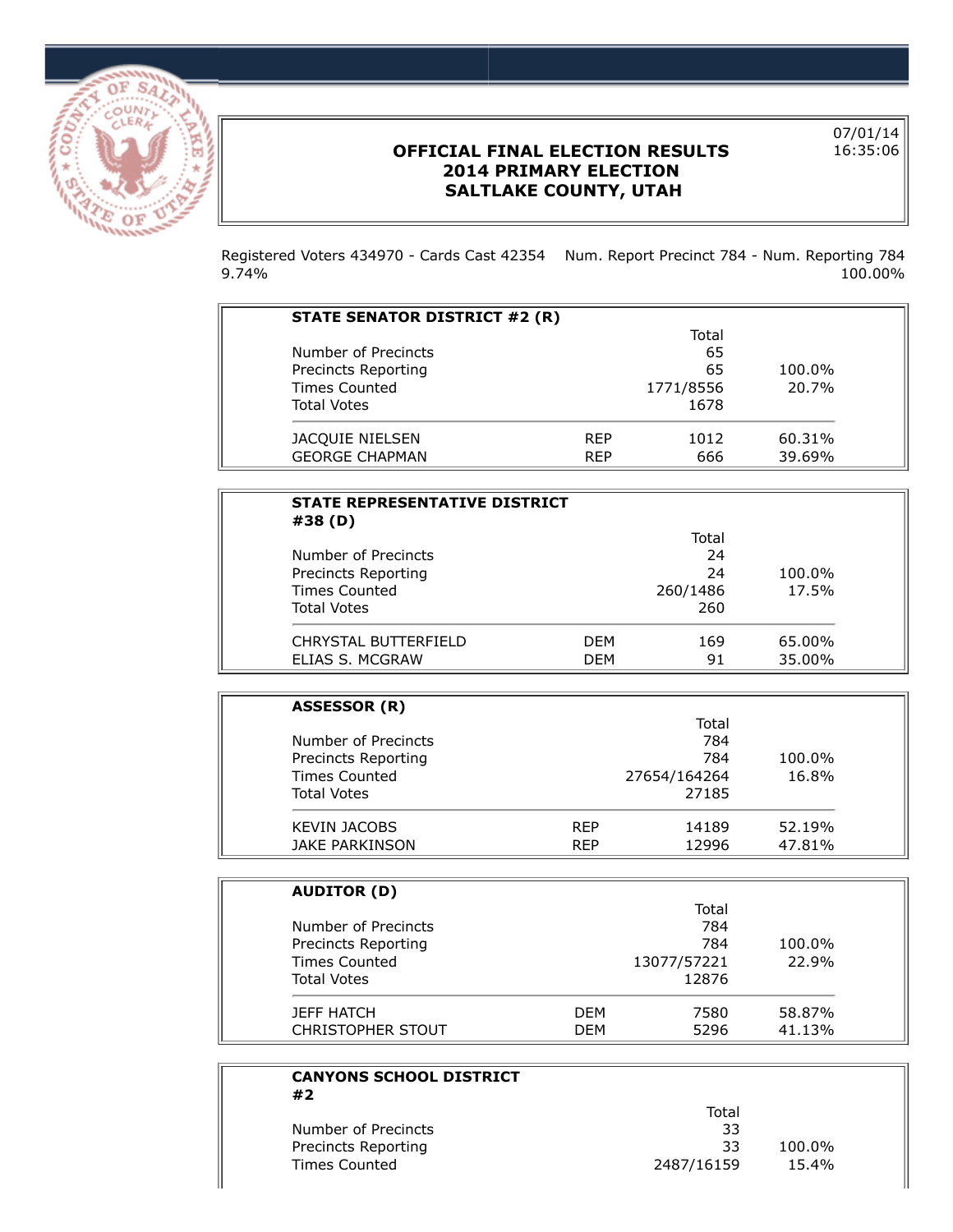| Total Votes         | 2456 |        |
|---------------------|------|--------|
| AMBER SHILL         | 1301 | 52.97% |
| KIM MURPHY HORIUCHI | 846  | 34.45% |
| <b>VON HORTIN</b>   | 309  | 12.58% |

| <b>CANYONS SCHOOL DISTRICT</b><br>#4 |            |        |
|--------------------------------------|------------|--------|
|                                      | Total      |        |
| Number of Precincts                  | 27         |        |
| Precincts Reporting                  | 27         | 100.0% |
| <b>Times Counted</b>                 | 1644/12491 | 13.2%  |
| <b>Total Votes</b>                   | 1614       |        |
| <b>TRACY SCOTT COWDELL</b>           | 744        | 46.10% |
| <b>CLAREEN ARNOLD</b>                | 580        | 35.94% |
| <b>CHARLES HARDY</b>                 | 290        | 17.97% |

| JORDAN SCHOOL DISTRICT #2 |            |        |
|---------------------------|------------|--------|
|                           | Total      |        |
| Number of Precincts       | 25         |        |
| Precincts Reporting       | 25         | 100.0% |
| <b>Times Counted</b>      | 1657/15557 | 10.7%  |
| <b>Total Votes</b>        | 1469       |        |
| MATTHEW G YOUNG           | 657        | 44.72% |
| <b>GARY O. HANSEN</b>     | 460        | 31.31% |
| <b>BEN HUNTER</b>         | 352        | 23.96% |

| JORDAN SCHOOL DISTRICT #3 |            |        |
|---------------------------|------------|--------|
|                           | Total      |        |
| Number of Precincts       | 28         |        |
| Precincts Reporting       | 28         | 100.0% |
| <b>Times Counted</b>      | 2176/17069 | 12.7%  |
| <b>Total Votes</b>        | 2157       |        |
| <b>SUSAN PULSIPHER</b>    | 1274       | 59.06% |
| <b>ROY HARWARD</b>        | 479        | 22.21% |
| R. TIMOTHY ELLINGSON      | 288        | 13.35% |
| CHARLIE PETERSON          | 116        | 5.38%  |

| JORDAN SCHOOL DISTRICT #7  |            |        |
|----------------------------|------------|--------|
|                            | Total      |        |
| Number of Precincts        | 22         |        |
| <b>Precincts Reporting</b> | 22         | 100.0% |
| <b>Times Counted</b>       | 1272/12877 | 9.9%   |
| <b>Total Votes</b>         | 1242       |        |
| JEN ATWOOD                 | 708        | 57.00% |
| <b>TERESA ATHERLEY</b>     | 310        | 24.96% |
| <b>WENDI MOTT</b>          | 224        | 18.04% |

| <b>MURRAY SCHOOL DISTRICT #2</b> |          |        |
|----------------------------------|----------|--------|
|                                  | Total    |        |
| Number of Precincts              | 11       |        |
| <b>Precincts Reporting</b>       | 11       | 100.0% |
| Times Counted                    | 476/3710 | 12.8%  |
| <b>Total Votes</b>               | 461      |        |
| RICHARD H. CLARK                 | 222      | 48.16% |
| <b>KAMI ANDERSON</b>             | 191      | 41.43% |
| <b>JUSTIN B. DICKERSON</b>       | 48       | 10.41% |